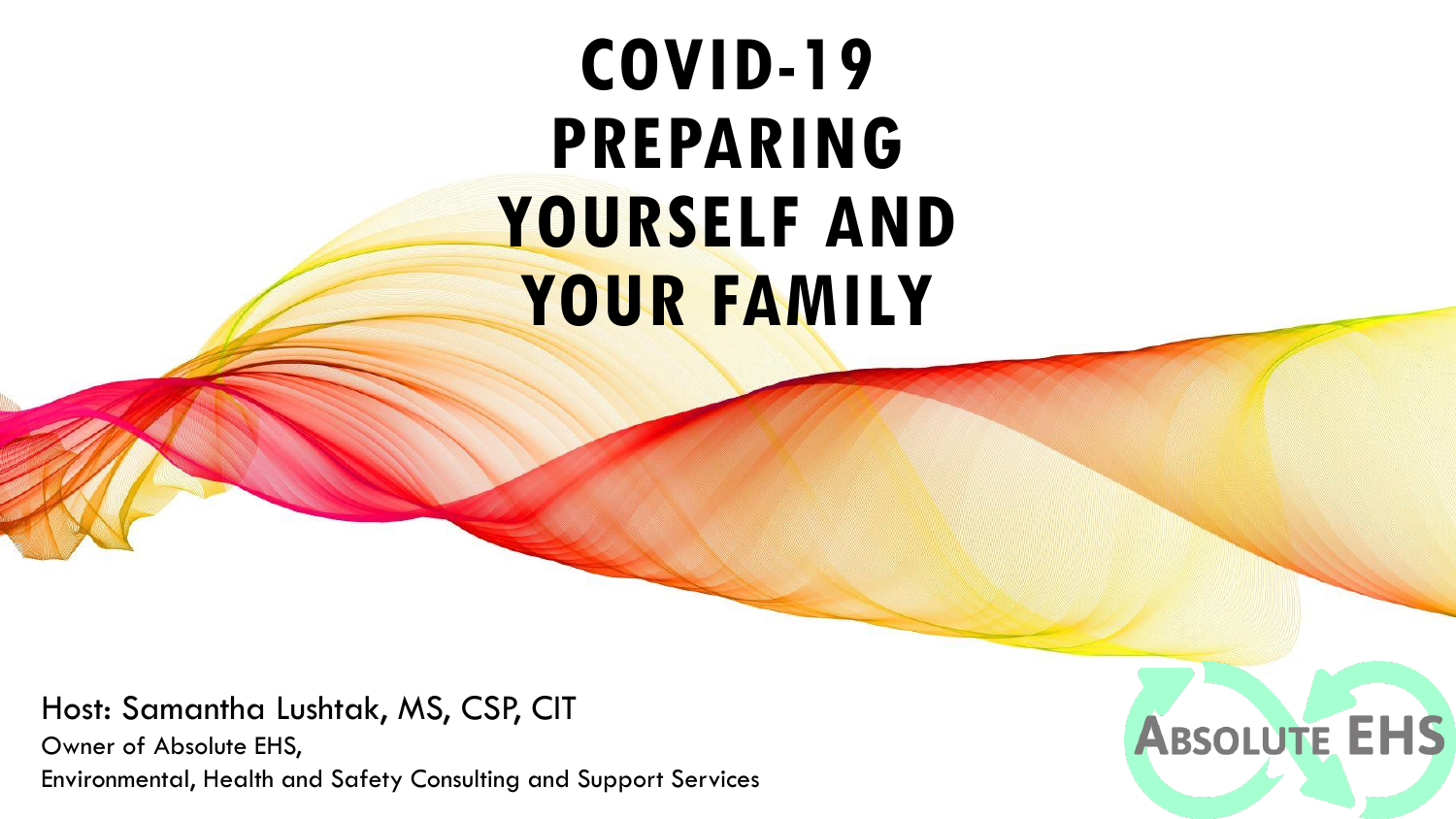# ABOUT SAM

Absolute EHS is owned and operated by New York native, Samantha "Sam" Lushtak. Sam began her career in safety over 10 years ago. Sam has a Masters of Science in Occupational Safety Management (MS). She is a Certified Safety Professional (CSP) and a Certified Instructional Trainer (CIT). She has worked in a variety of industries in New York, Colorado, and California.

Sam's background is in Chemistry, Psychology, and Safety with an emphasis in chemical safety and emergency management.

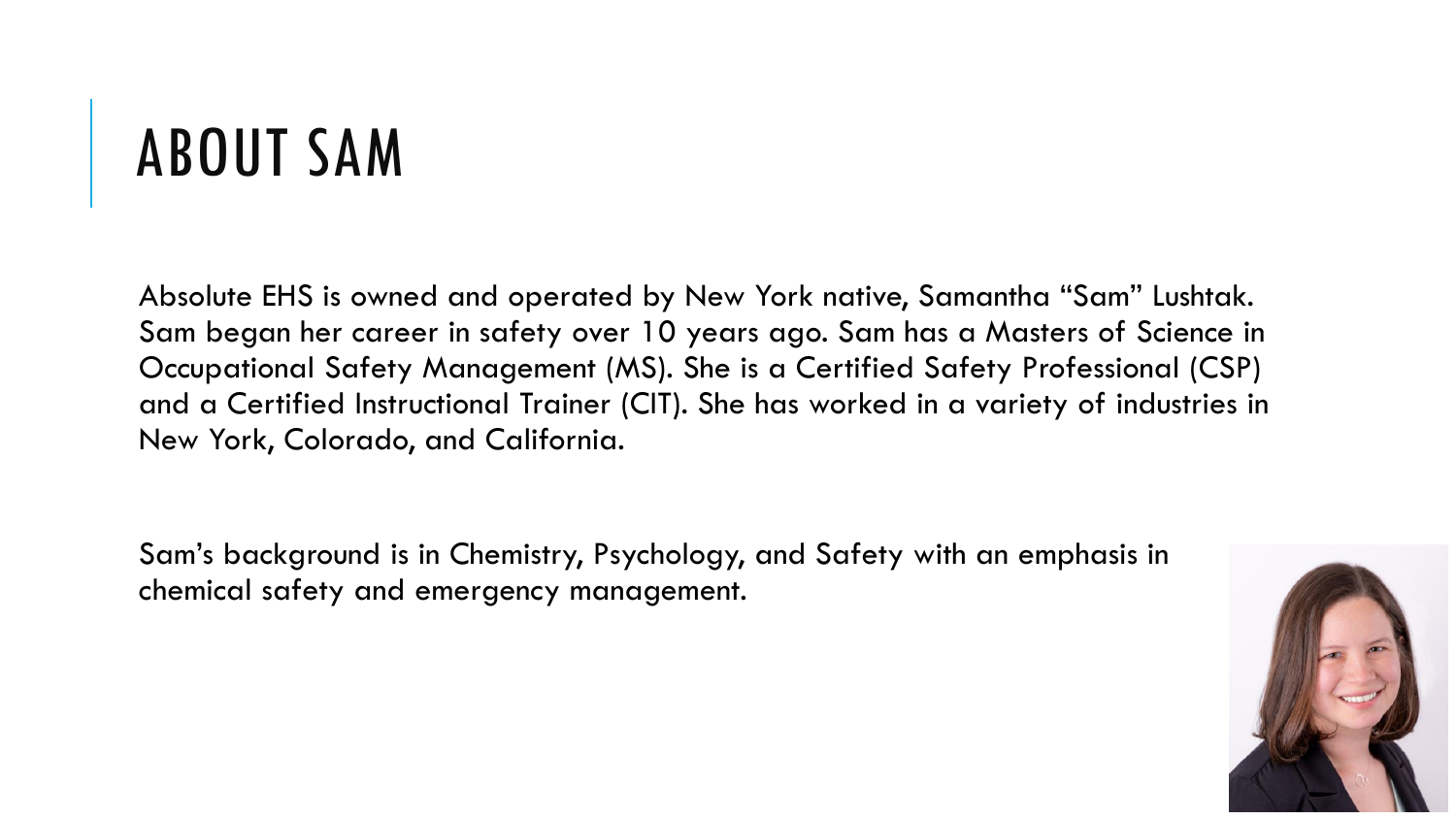# WHAT IS COVID-19?

<https://www.cdc.gov/coronavirus/2019-nCoV/summary.html> <https://www.cdc.gov/coronavirus/types.html> [www.worldometers.info/coronavirus/](http://www.worldometers.info/coronavirus/) [https://www.journalofhospitalinfection.com/article/S0195-6701\(20\)30046-](https://www.journalofhospitalinfection.com/article/S0195-6701(20)30046-3/fulltext) 3/fulltext (in case you are wondering if that animal testing paper you read makes any

sense – we share many similarities with mice, rats, pigs, apes…. The list goes on.)

- COVID-19 is an abbreviation for the "SARS-CoV-2" virus, which is also nicknamed "Coronavirus Disease 2019"

- While rare for a virus from the coronavirus family to evolve from infecting animals to infecting humans, it's not unheard of - All three of these coronaviruses originated in animals (MERS was camels, SARS was civet cats to bats, COVID-19 was bats)

- This contagion is classified as 'community spread' meaning we cannot trace where the virus was picked up by certain people anymore – this supports the shared surface contagion claims

- COVID-19 can live on a surface up to 9 days, however it is **expected** that 0.1% sodium hypochlorite solutions (bleach) or 62-71% ethanol will significantly reduce the coronavirus infectivity on surfaces within 1 minute. (Experiment done with Human Coronavirus and expected to be similar for COVID-19)

**As of March 12th, there have been 15 recoveries/38 deaths of 1,364 cases in America** 

**(68,670 recoveries/4,749 deaths of 129,587 cases worldwide).** 

**WHO reports that 80% of COVID-19 cases are mild or asymptomatic.**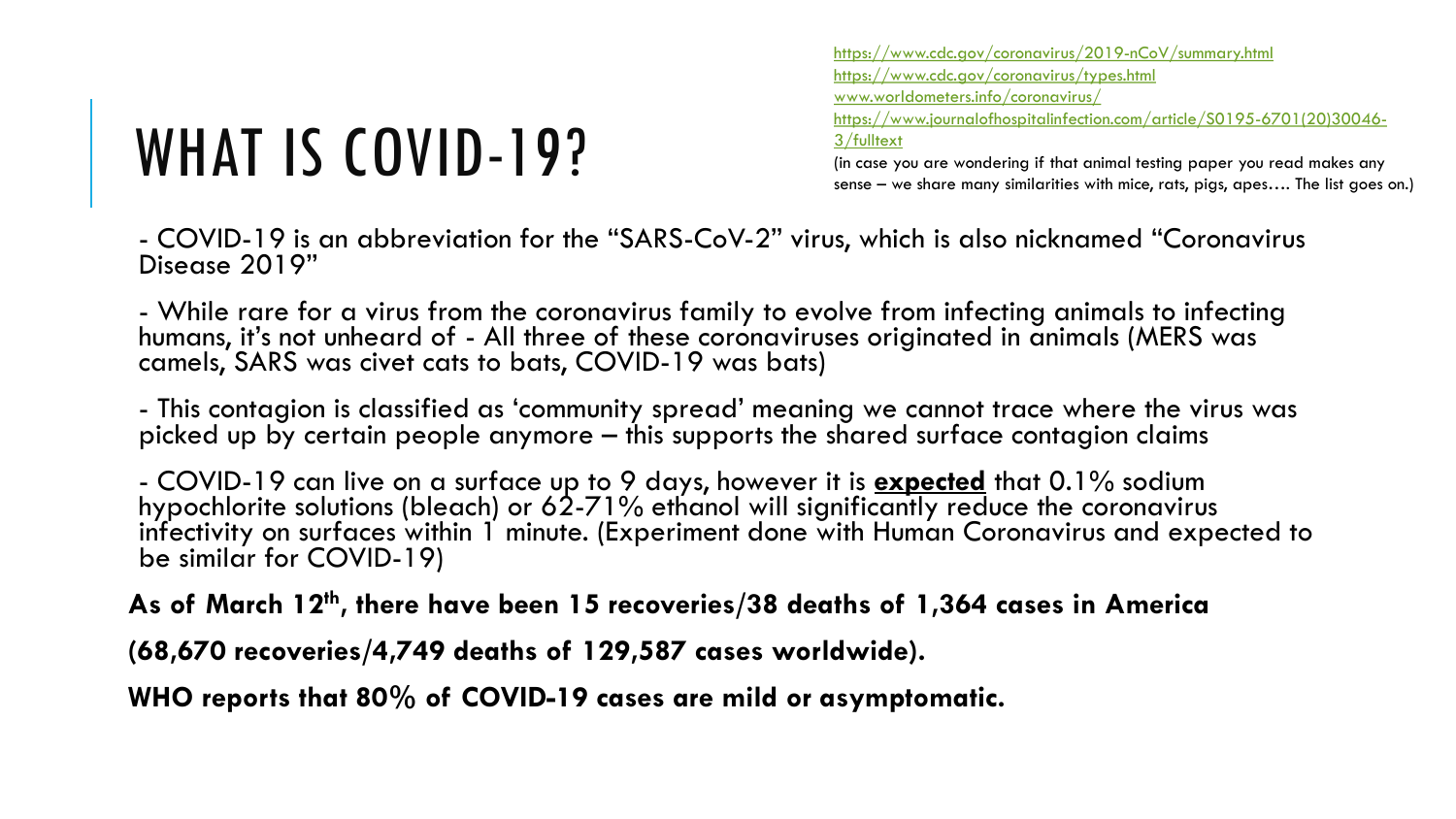### SIGNS AND SYMPTOMS

- The CDC reports symptoms range from mild to sever illness and death for confirmed cases
- The primary symptoms to look for are fever, cough, and/or shortness of breath
- Primary symptoms may appear 2-14-day post-exposure
- The 2-14-day post-exposure quarantine guidelines are based on our experience with MERS in 2015

### **Call your doctor if you:**

- Develop symptoms and have been in close contract with a person known to have COVID-19
- OR, have recently traveled from an area with a widespread or ongoing community spread of COVID-19

#### Additional Medical Care Considerations:

- Leverage telemedicine options through your insurance
- Call your doctor and inform reception of your signs and symptoms to ensure the doctor can prevent additional exposure to compromised patients
- A CDC affiliated lab must perform the diagnostic testing, call your doctor to discuss local options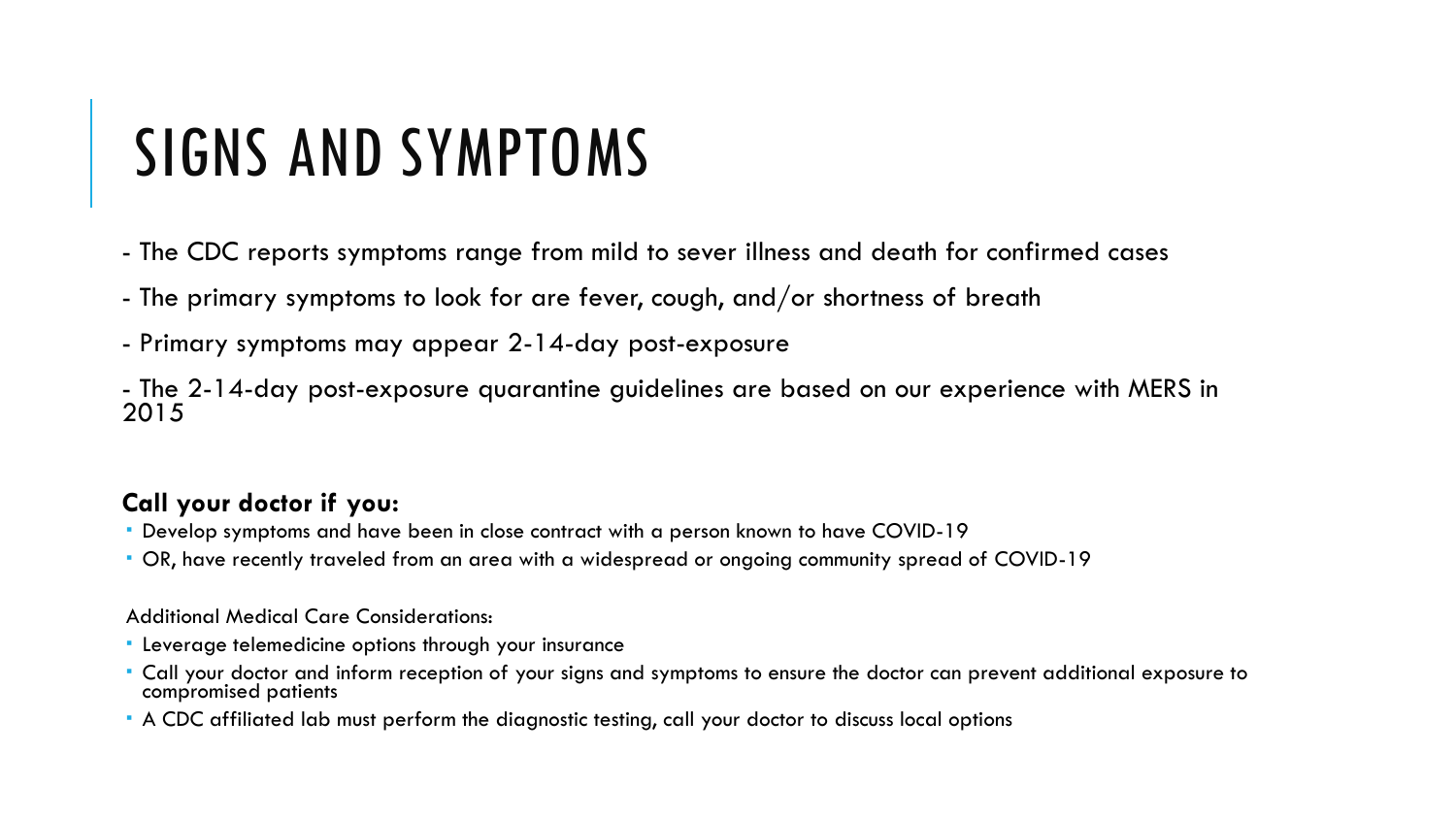## DEGREES OF SEPARATION EXERCISE

Note: This is a tool for personal use to demonstrate how these diseases spread and how to do a risk analysis. Please reach out if you need assistance or have questions.

### **How it works:**

Write out your routine in one column

Estimate how many people may contact a surface you touch during that step in your day

Evaluate the frequency of this disease in your area

Evaluate your personal and home's age and comorbid factors

Evaluate direct contact's age and comorbidity

Decide what is mandatory, optional, and not necessary

- The CDC has a published risk assessment chart that can be used for guidance as well: <https://www.cdc.gov/coronavirus/2019-ncov/php/risk-assessment.html>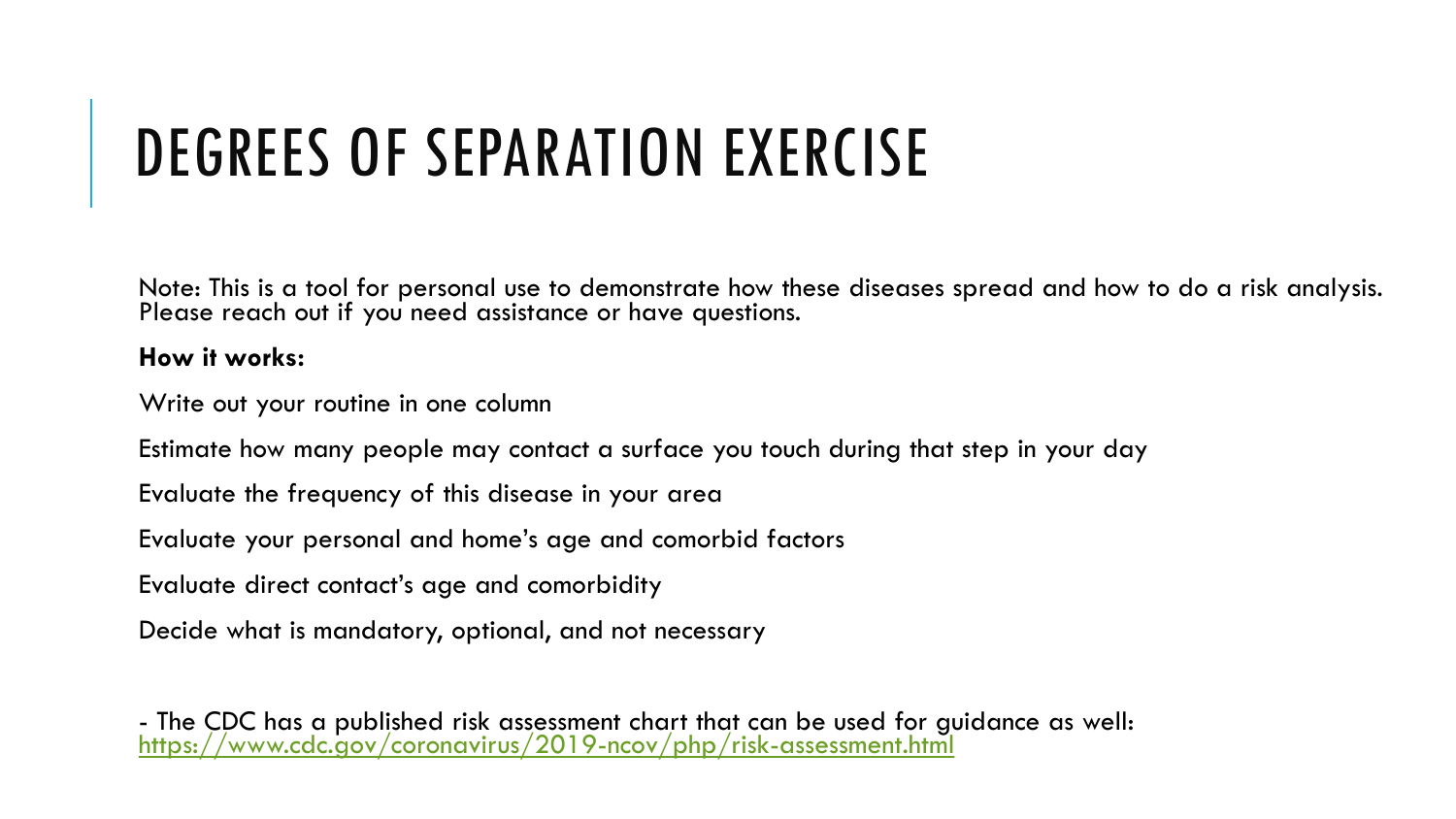### EXAMPLE EXERCISE (30-YEAR-OLD, HEALTHY, SOME REPORTED CASES IN AREA)

| <b>Routine Item</b>              | <b>People Who Share surfaces</b>                                                     | <b>Mandatory/Optional/Not Necessary</b>                                                                                                                                                                                                |
|----------------------------------|--------------------------------------------------------------------------------------|----------------------------------------------------------------------------------------------------------------------------------------------------------------------------------------------------------------------------------------|
| Go to work by subway             | <b>Thousands</b>                                                                     | Mandatory BUT can take bike, walk, or take car to decrease<br>number of contacts                                                                                                                                                       |
| Work in office                   | 50 (work in cubicle but need<br>to take elevator, use<br>restrooms, and break rooms) | Mandatory BUT can talk to HR about potentially working from<br>home or getting more cleaning supplies for around the office.<br>Can take stairs instead of elevator, can bring lunch and<br>coffee to avoid break room                 |
| Go to happy hour with colleagues | ~100                                                                                 | Not Necessary $-$ suspend this activity                                                                                                                                                                                                |
| Go to Gym                        | ~150                                                                                 | Optional – Continue with extra precautions. Exercise is good<br>for the immune system and mental health                                                                                                                                |
| Visit parent in nursing home     | ~100                                                                                 | Not Necessary - Given personal activity in public, risk to<br>elder population and likelihood of comorbidity DO NOT go<br>to nursing home. Call parent and/or ask nursing staff if there<br>is an ability to video conference instead. |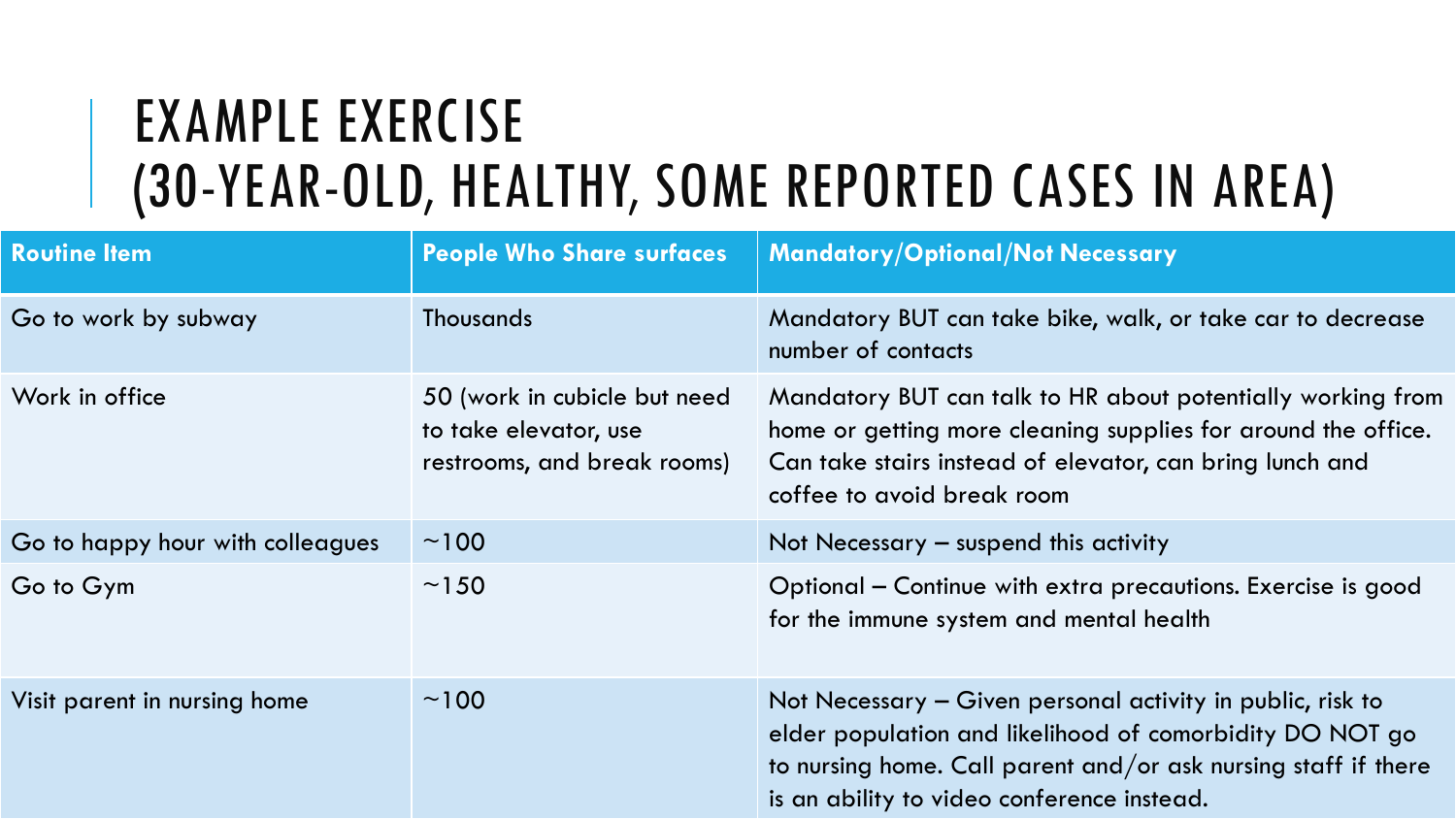# COVID-19 V. INFLUENZA

Similarities:

- Same countermeasures: Practice good hygiene and social distancing.

| <b>COVID-19</b>                                                                                                | <b>Influenza</b>                                                                                                                                  |
|----------------------------------------------------------------------------------------------------------------|---------------------------------------------------------------------------------------------------------------------------------------------------|
| 5-6 days between successive cases                                                                              | 3 days between successive cases (spreads faster)                                                                                                  |
| Virus shedding 24-48 hours prior to symptoms<br>(harder to detect if sick and spreading disease)               | Virus transmission in first 3-5 days of illness,<br>possibly pre-symptomatic transmission                                                         |
| Preliminary data suggests children are infected<br>from adults                                                 | Children are key factors in the spread                                                                                                            |
| Most severe for the elderly and those with<br>underlying medical conditions/those who are<br>immunocompromised | Most severe for children, pregnant women,<br>elderly, and people with underlying chronic<br>medical conditions/those who are<br>immunocompromised |
| Vaccines in development                                                                                        | Vaccines and antivirals available<br>(Please get your flu shot if you haven't already)                                                            |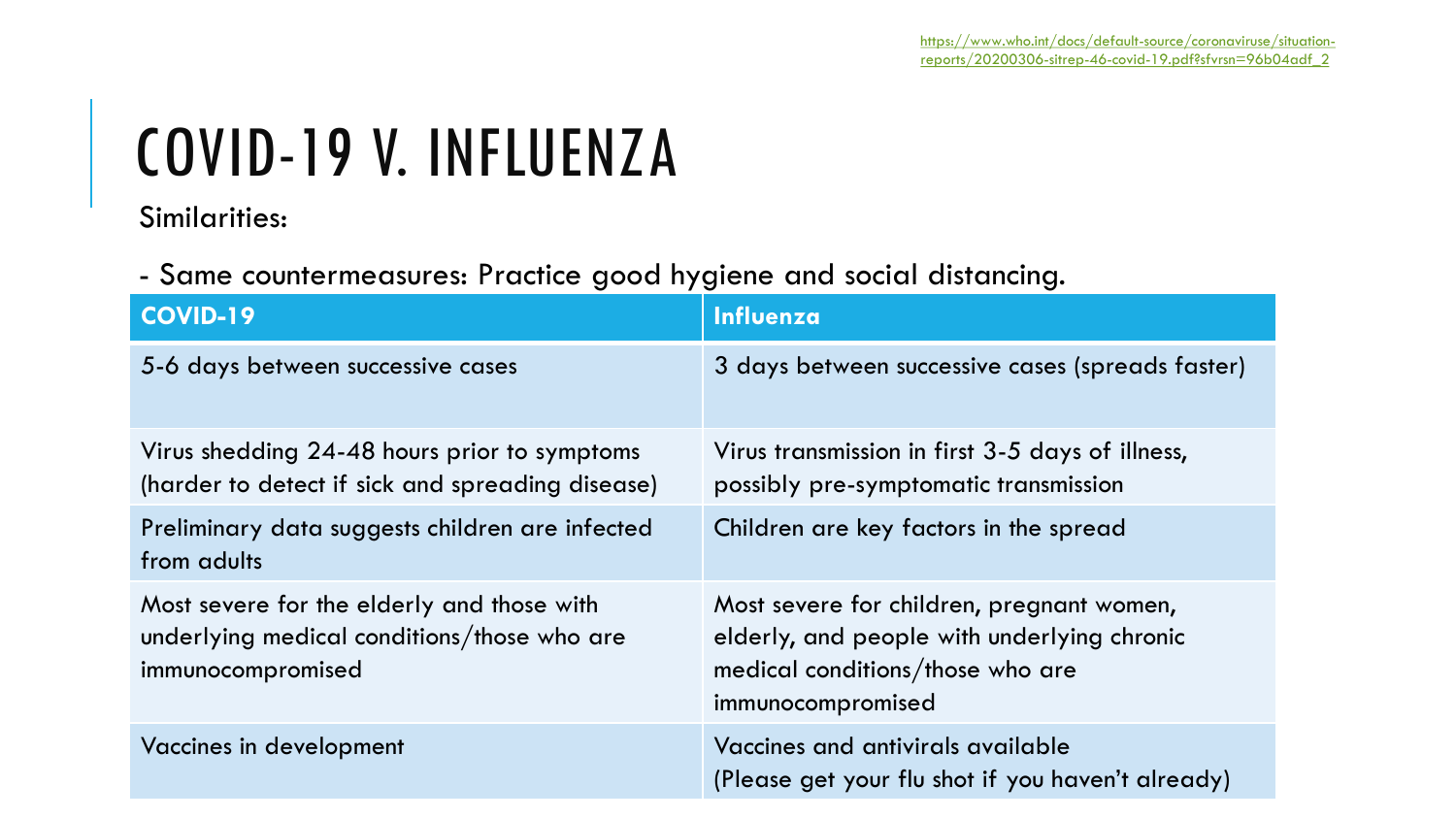## SEATTLE, THE FIRST AMERICAN CITY AFFECTED

- One young family of 4 in Seattle reports the ability to work from home around the same time that many other companies asked employees to work from home. This led to some chaos in people finding computers, desks, and chairs but there were no shortages reported.

 This family is still able to get coffee from local shops, go grocery shopping, and have their nanny come daily. They also go on walks locally in order to get fresh air.

"If there's one thing that will get us the virus it would be politeness" – Clara S. in reference to neighbors sharing food and shaking hands. "Originally the guidance was elbow bumps but now they're saying try not to make contact when you greet people."

Note: Washington State has a new program to help employees and businesses affected by COVID-19. <https://esd.wa.gov/newsroom/covid-19>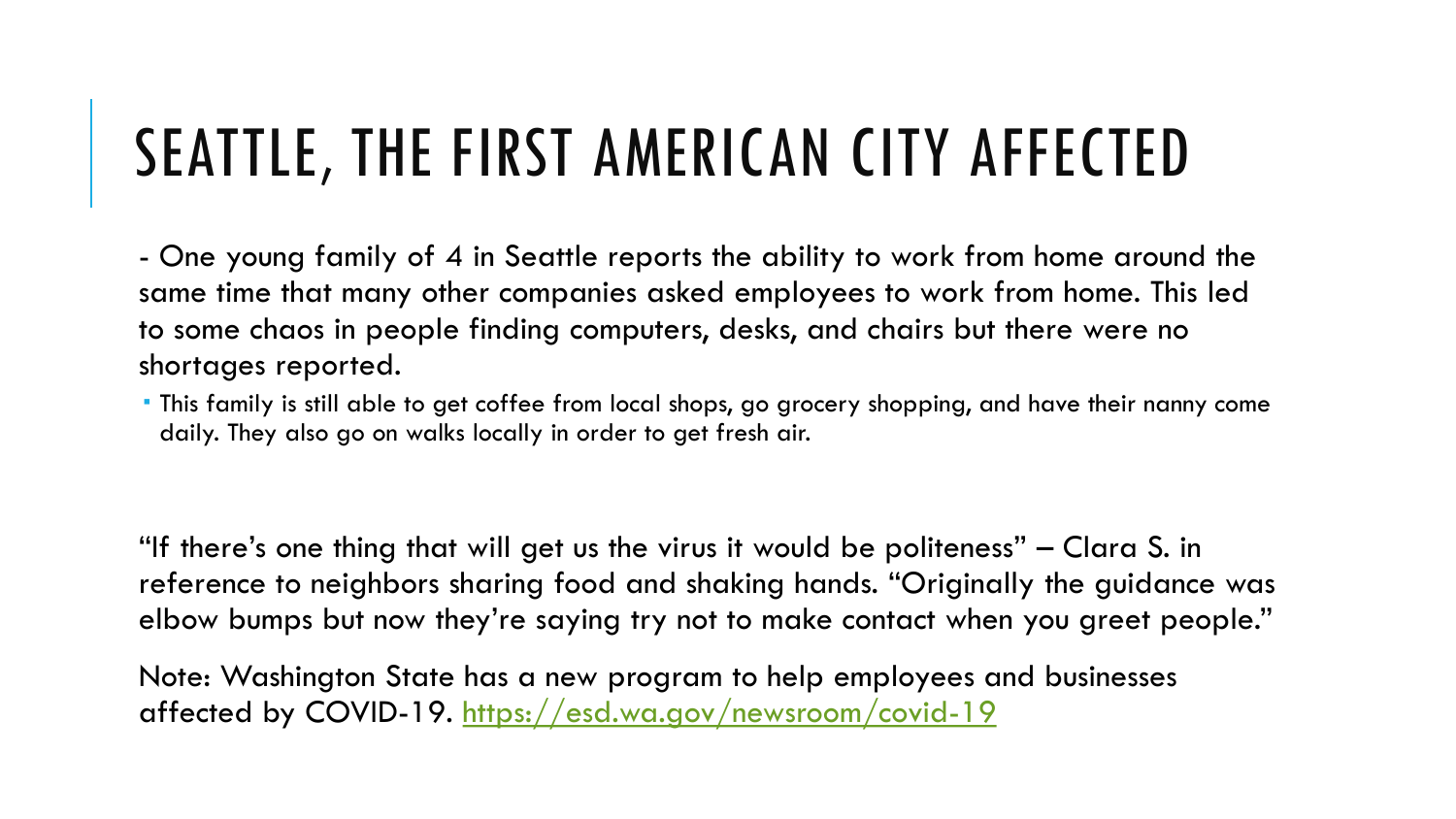[https://www.worldometers.info/coronavirus/coronavirus-age-sex](https://www.worldometers.info/coronavirus/coronavirus-age-sex-demographics/)demographics/

<https://www.onlinelibrary.wiley.com/doi/epdf/10.1111/all.14238>

## BREAKDOWN BY AGE, SEX, COMORBIDITY

| Age     | <b>Death Rate</b><br>(confirmed) | <b>Death Rate</b><br>(probability) |
|---------|----------------------------------|------------------------------------|
| $80 +$  | 21.9%                            | 14.8%                              |
| 70-79   |                                  | 8.0%                               |
| 60-69   |                                  | 3.6%                               |
| 50-59   |                                  | 1.3%                               |
| 40-49   |                                  | 0.4%                               |
| 10-39   |                                  | 0.2%                               |
| $0 - 9$ |                                  | No fatalities                      |

Note: this source was last updated February 29, 2020 – also, asthma and allergies do not appear to affect COVID-19 susceptibility

|                                    | <b>Sex</b> | <b>Death Rate</b><br>(confirmed) |         |                                    | <b>Death Rate</b><br>(probability) |  |
|------------------------------------|------------|----------------------------------|---------|------------------------------------|------------------------------------|--|
|                                    | Male       |                                  | $4.7\%$ |                                    | 2.8%                               |  |
|                                    | Female     |                                  | 2.8%    |                                    | $1.7\%$                            |  |
| <b>Pre-Existing Condition</b>      |            | <b>Death Rate</b><br>(confirmed) |         | <b>Death Rate</b><br>(probability) |                                    |  |
| <b>Cardiovascular Disease</b>      |            | 13.2%                            |         | 10.5%                              |                                    |  |
| <b>Diabetes</b>                    |            |                                  | 9.2%    |                                    | 7.3%                               |  |
| <b>Chronic Respiratory Disease</b> |            | $8.0\%$                          |         | 6.3%                               |                                    |  |
| <b>Hypertension</b>                |            | 8.4%                             |         | 6.0%                               |                                    |  |
| Cancer                             |            | 7.6%                             |         | 5.6%                               |                                    |  |

No Pre-Existing Condition No Pre-Existing Condition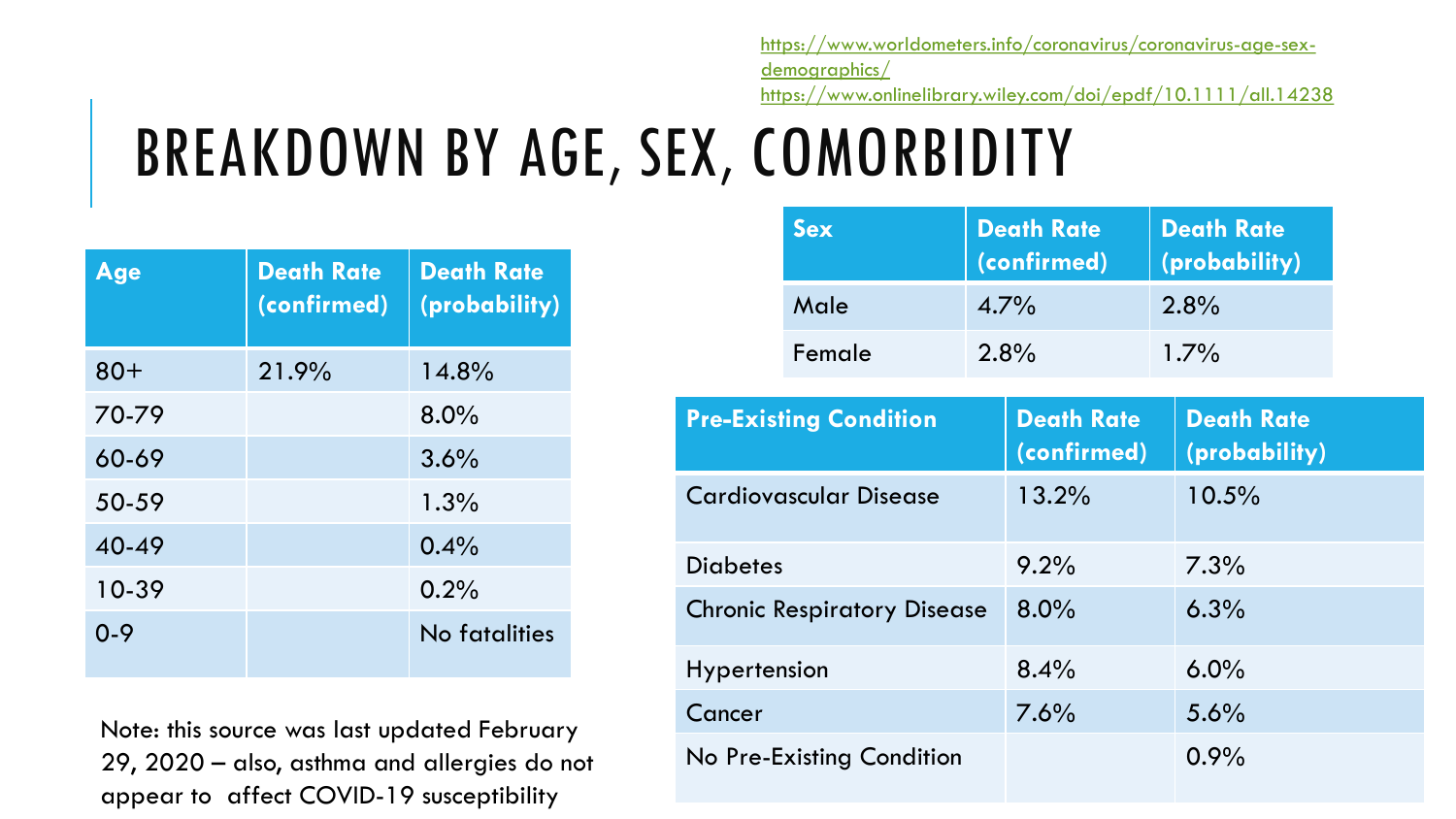## WHAT THIS MEANS FOR CHILDREN (UNDER 9)

- Discuss alternatives to in-person meetings with teachers and clubs
- Limit your excursions that require a lot of surface contact (kids lick things!)

- Remember that children and infants seem to be asymptomatic. There is a higher likelihood that a child can have the virus and not show any symptoms

- Daily bathing (shower is preferable – use soap!) and teaching your kids the importance of washing hands for at least 20 seconds

- Limit the toys that leave the house to those that are easily disinfected (plastic and metal are easier to disinfect than wood or fabric).

- Be sure to regularly clean blankies, stuffies, bottles, backpacks (fragile items can usually be put into a pillowcase, tied off, and washed on a gentle cycle to limit potential damage). Laundry detergent is to clothes, as hand soap is to our hands!

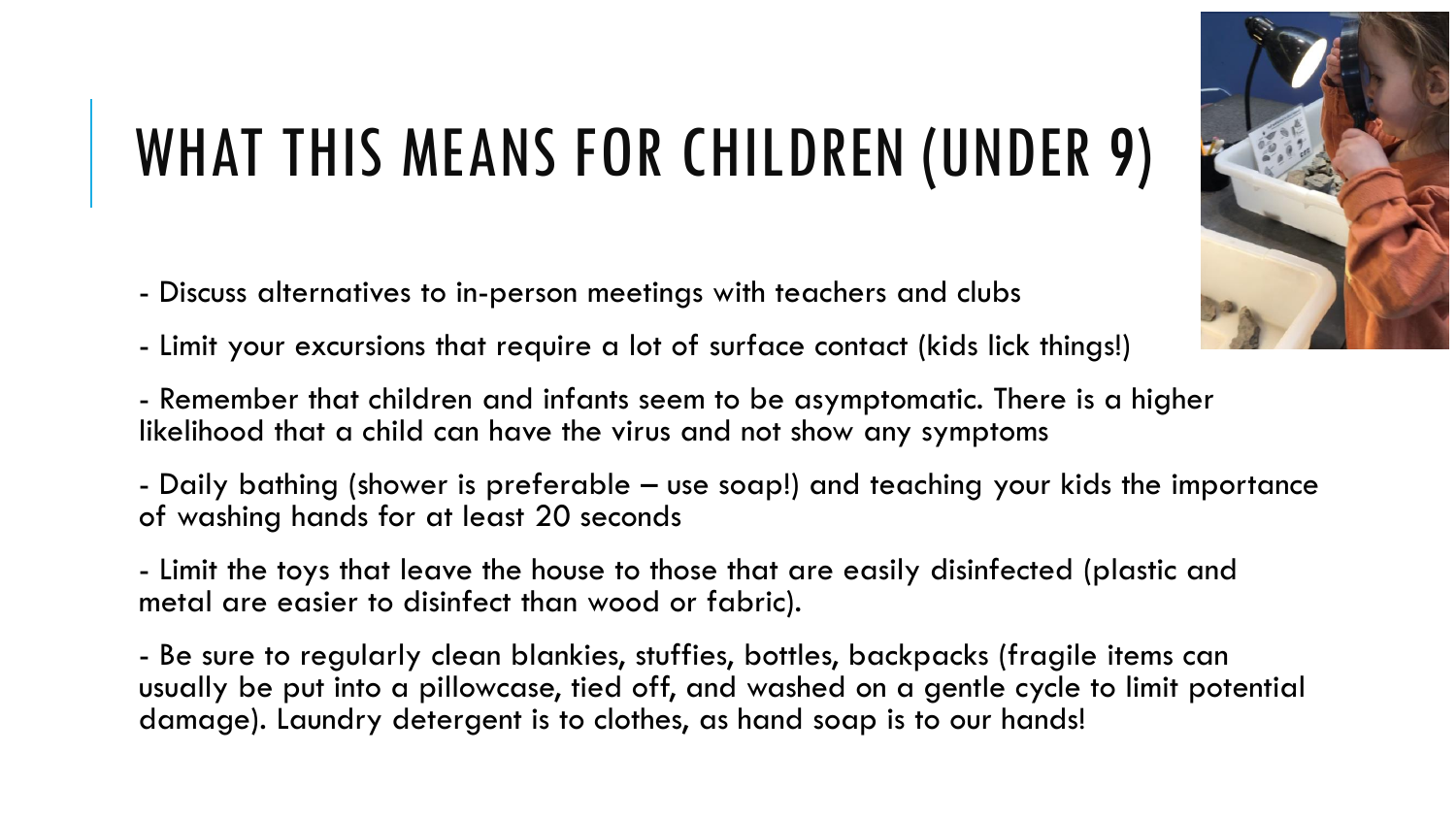### WHAT THIS MEANS FOR COLLEGE STUDENTS AND COLLEGE EMPLOYEES

- Work with your teachers. If you feel sick, speak to your school about a preparedness plan as many schools intend to provide online-only teaching within the next few weeks.

- Limit unnecessary travel. Many colleges are extending their spring breaks and it is inadvisable to use this extra time to travel. Stay local and limit unnecessary excursions and interactions with people.

- If you get sick, self-quarantine and call your doctor for further instructions. If under 60, no comorbidity, and experience mild-to-moderate symptom, there is no need to go to a hospital unless specifically told to do so.

- I'd like to also take this moment to point out that while many students and parents are upset about college closures (such as Cornell), the neighborhood (Tompkins County) is much more comfortable as we are unsure what all of those students would bring back to campus after spring break. This way they are 'self quarantining' and our population, which is largely employed by Cornell and contains many retirees, has a reduced risk of contact with COVID-19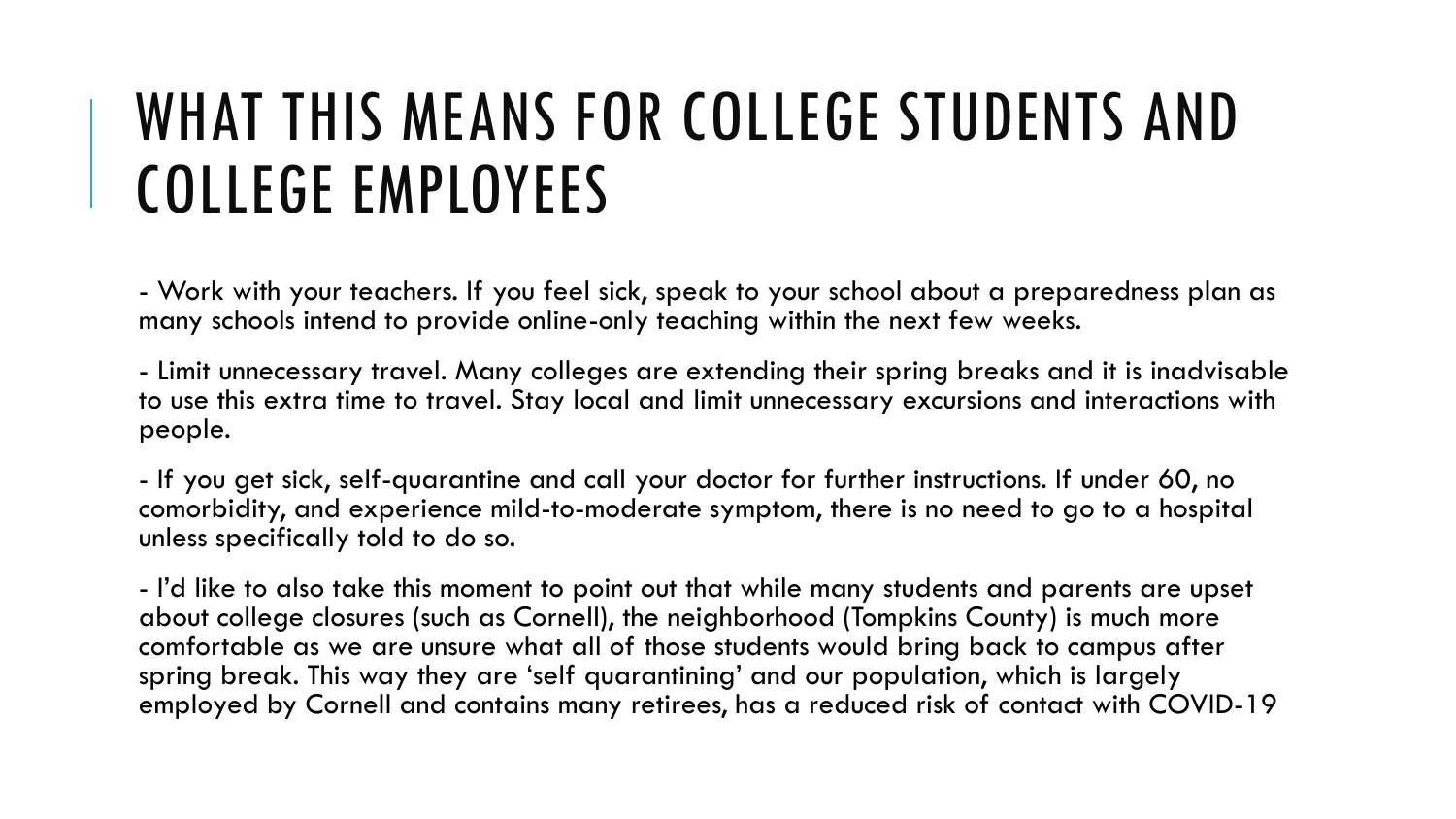### WHAT THIS MEANS FOR EVERYONE

- It is our job to limit our exposure and maintain clean and healthful hygiene

- Do not hoard items. The only way a community can beat this is to do it together. If one person has all the hand soap, that leaves less for everyone else. Only take what you need.

- Even if you are low risk, avoid crowds, sharing drinks, being in close contact with others (especially via shared surfaces). Use wipes before and after using a shopping cart, take items deliberately off the grocery store shelves (meaning, don't handle ALL the boxes of cereal).

- Leave outside articles (shoes, coats) together by the door or outside if your climate allows for it.
- Disinfect your phone, glasses, and other indoor/outdoor or frequently handled items regularly.
- Wash your hands as soon as you get home and as frequently as possible. A good rule: every time you see a sink, take a 20-30 second break to wash your hands.

- If you can work from home, please do so and make sure your home office is ergonomically sound in order to avoid a doctor's office or chiropractor's visit amid these current events.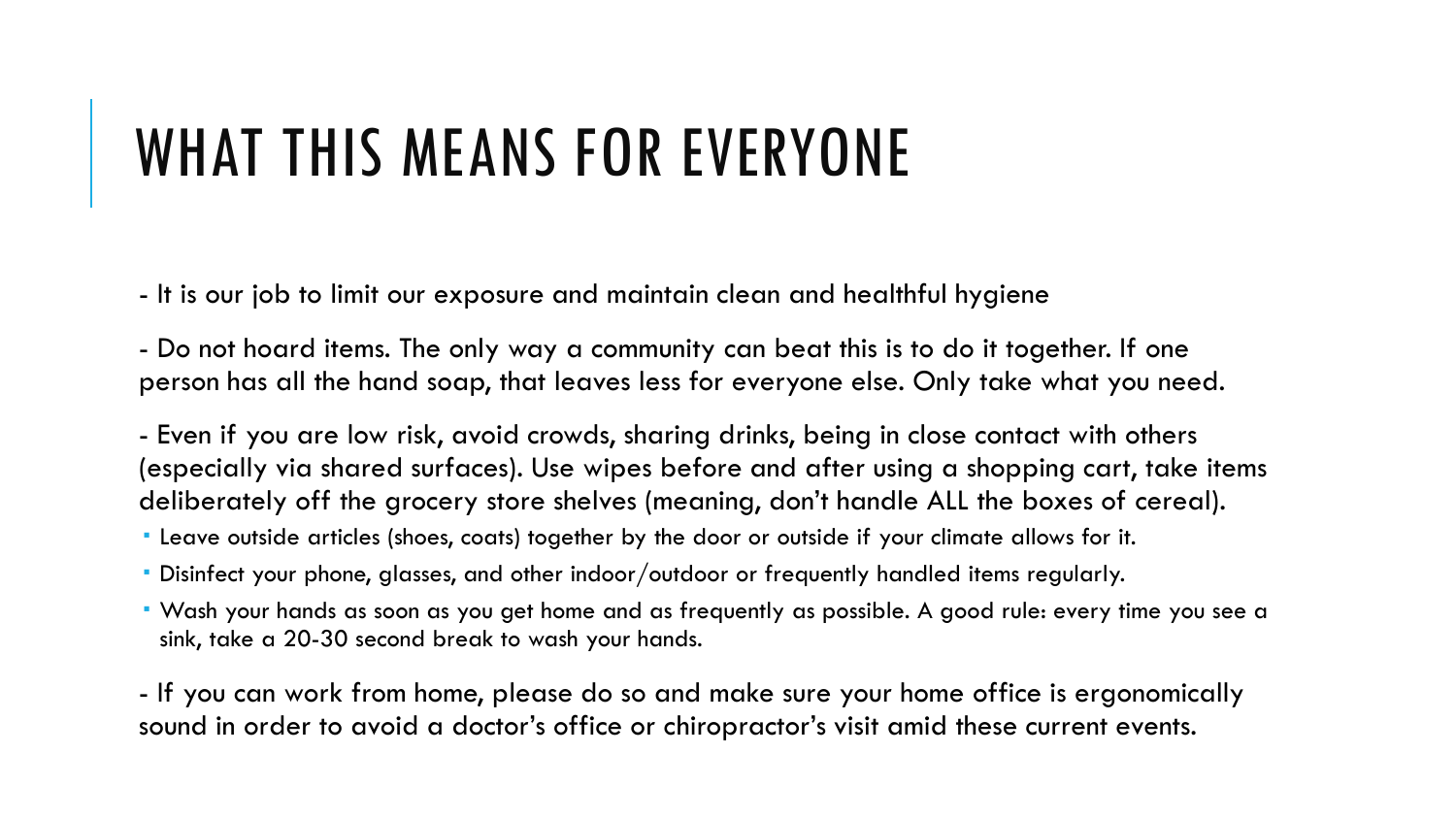### **Flattening the curve**



Time since first case



Food for Thought: Regardless of your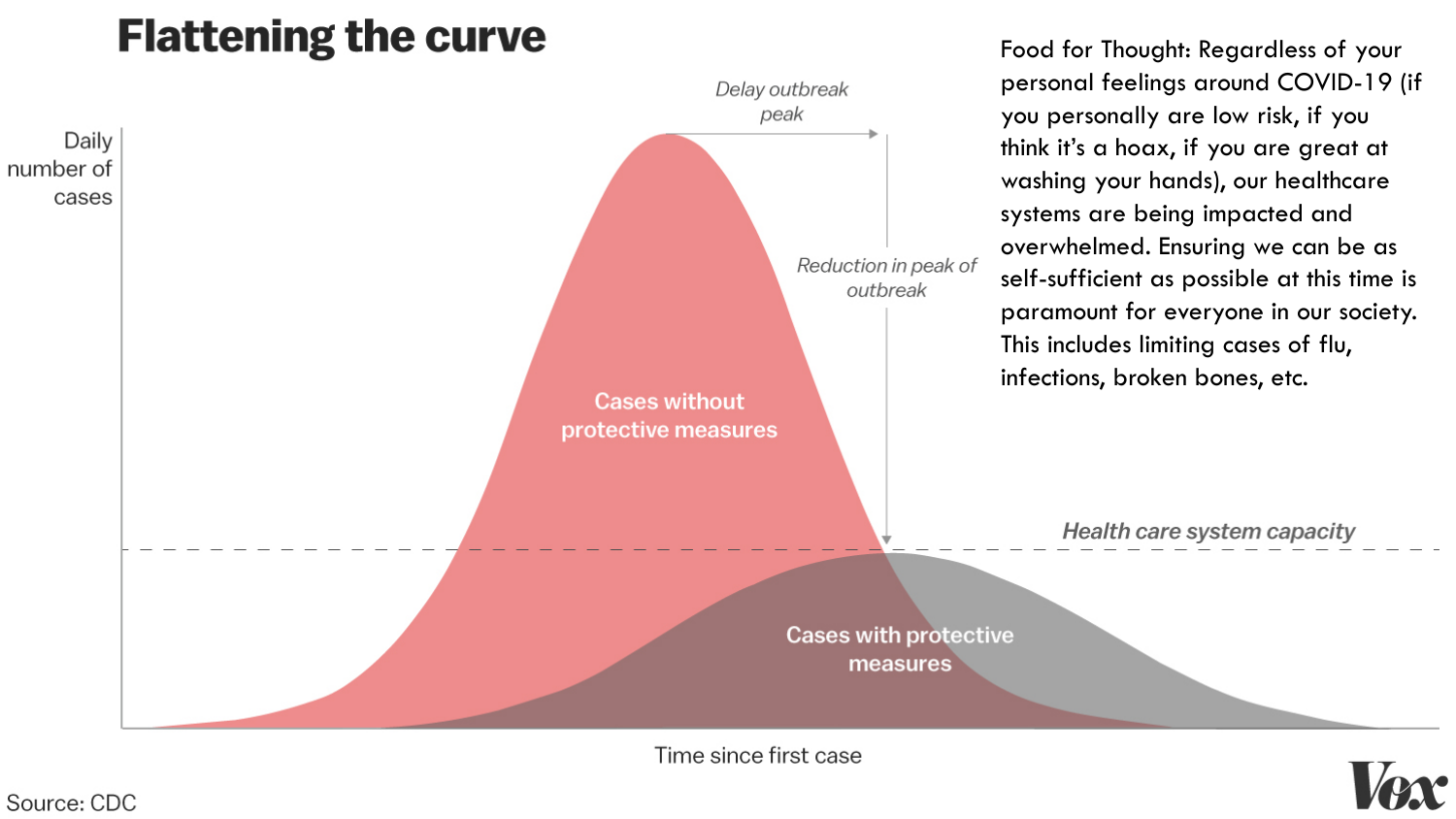## WHAT THIS MEANS FOR IMMUNO-COMPROMISED AND HIGH-RISK PEOPLE (ALL AGES)

- Be proactive!

- Have medications needed on-hand, ask your doctor if you can get a spare and/or consider mail-order subscriptions for now

- Stay inside as much as possible – avoid unnecessary contact with others and crowded areas

- Clean and disinfect your home – beyond just common surface items - with cleaners that contain bleach, peroxide, or 70% alcohol. Vinegar and vodka will not kill viruses.

- High risk can also mean situations beyond medical to include legal and financial.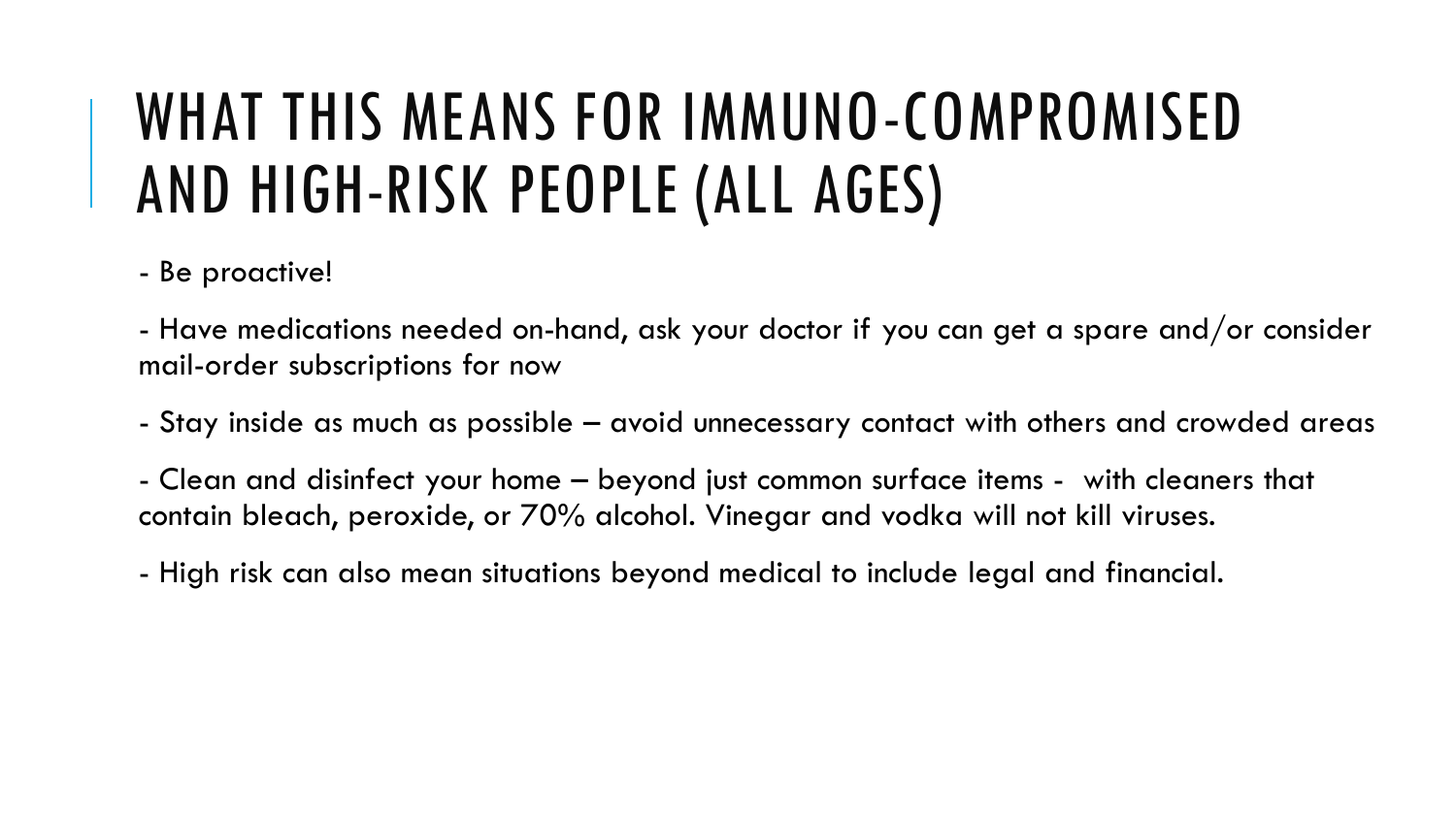### IF YOU MUST GO OUTSIDE/INTERACT WITH THE PUBLIC

- Leave shoes at the door or outside, if possible
- -Wash your hands immediately when you walk in
- -Wipe down your phone immediately when you walk in
- -Wipe down any items you must have outside as well as inside (medical supplies, for example)
- -Do your best to clean your kids' stuff as often as possible
- -Do not allow playdates or visitors over if possible
- -Don't forget to wash your hands before handing makeup and/or contact lenses. (Consider forgoing makeup near eyes and mouth as well as contact lenses if you are in an area with high risk of disease transfer)
- -Be sure to disinfect your glasses regularly too!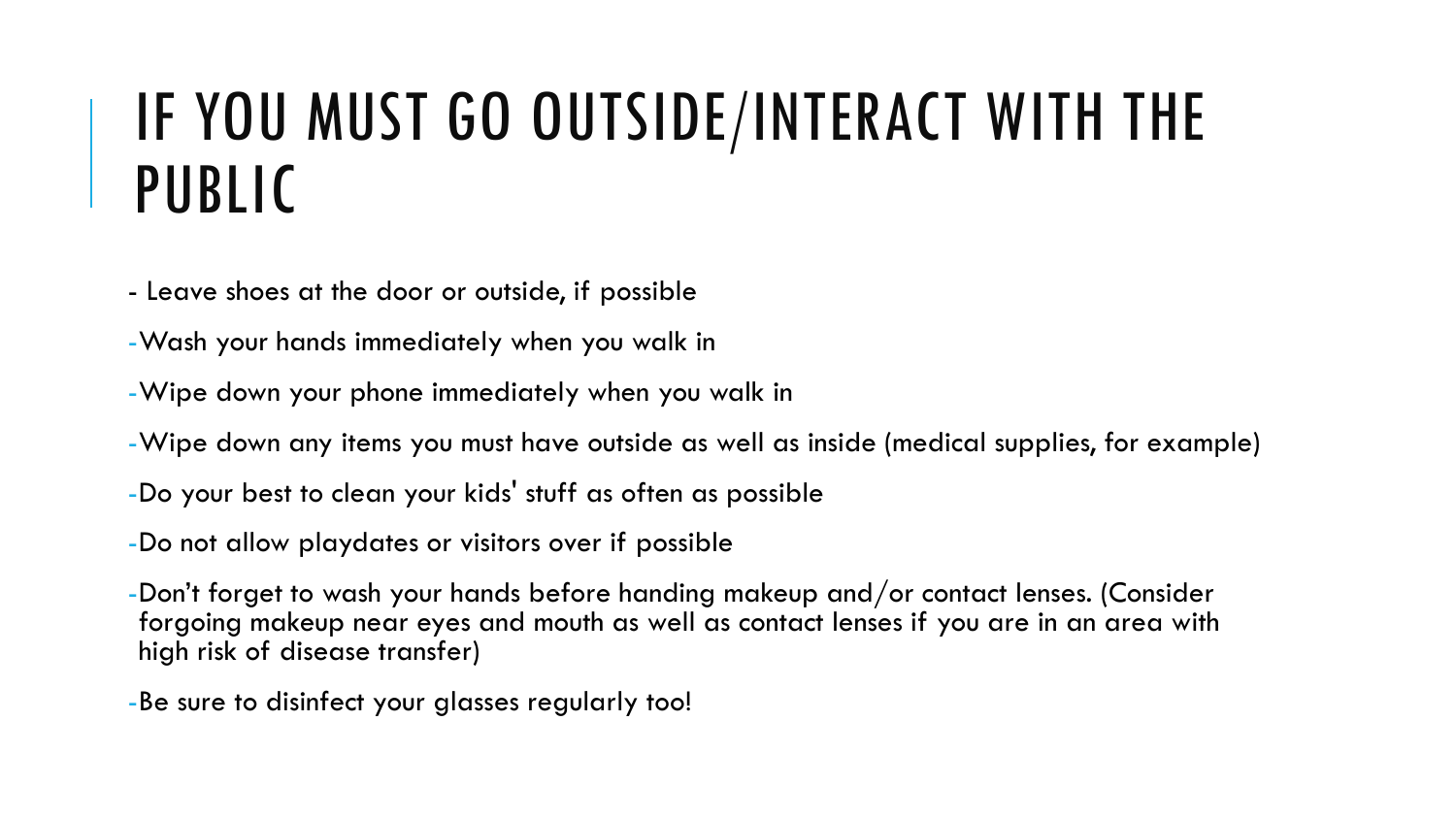<https://www.livescience.com/hand-sanitizer.html> <https://www.livescience.com/57044-science-of-soap.html> <https://www.marketwatch.com/story/deadly-viruses-are-no-match-for-plain-old-soap-heres-the-science-behind-it-2020-03-08> <https://www.vox.com/science-and-health/2020/3/11/21173187/coronavirus-covid-19-hand-washing-sanitizer-compared-soap-is-dope> Hand sanitizer comic By Tom Casey and Eitan Sheena.HAND SANITIZER AND WASHING HANDS **I AM** KILL 99 99% OF GFRM **HAND SANITIZER!!!** 

### **Hand Sanitizer – only use if you have no other options**

- Hand sanitizer needs to have 60%+ alcohol content to be effective. Rub it all over your hands until it's dry (do not wipe it off or shake your hands to air dry)

- The alcohol in hand sanitizer will break proteins, split cells, or alter the pathogen's metabolism. At 60% alcohol concentration, hand sanitizer kills a broader array of bacteria and viruses, but this does not mean it's 100% effective. Dead or compromised pathogens remain.

Note: Hand sanitizer will not kill all germs such as norovirus, or certain parasites. If it also ineffective against pesticides and heavy metals and does not work well on dirty or greasy hands.

### **Soap and Water – Follow these rules year-round and after using hand sanitizer, too**

- Germs and pathogens stick to the oils in your hands so water won't wash this oil away. Soap is  $\mid$ the mediator that has one end of the molecule binding to oils and germs/pathogens and the other binding to water, which helps the water wash the pathogens away.

- Soap also acts as a chisel or crowbar to destroy viruses and germs before they get washed down the drain.

- Water temperature does not make a difference – as long as it's clean, running (not standing) water

- MINIMALLY Sing 'Happy Birthday' twice or count to 20 with 'Mississippi'



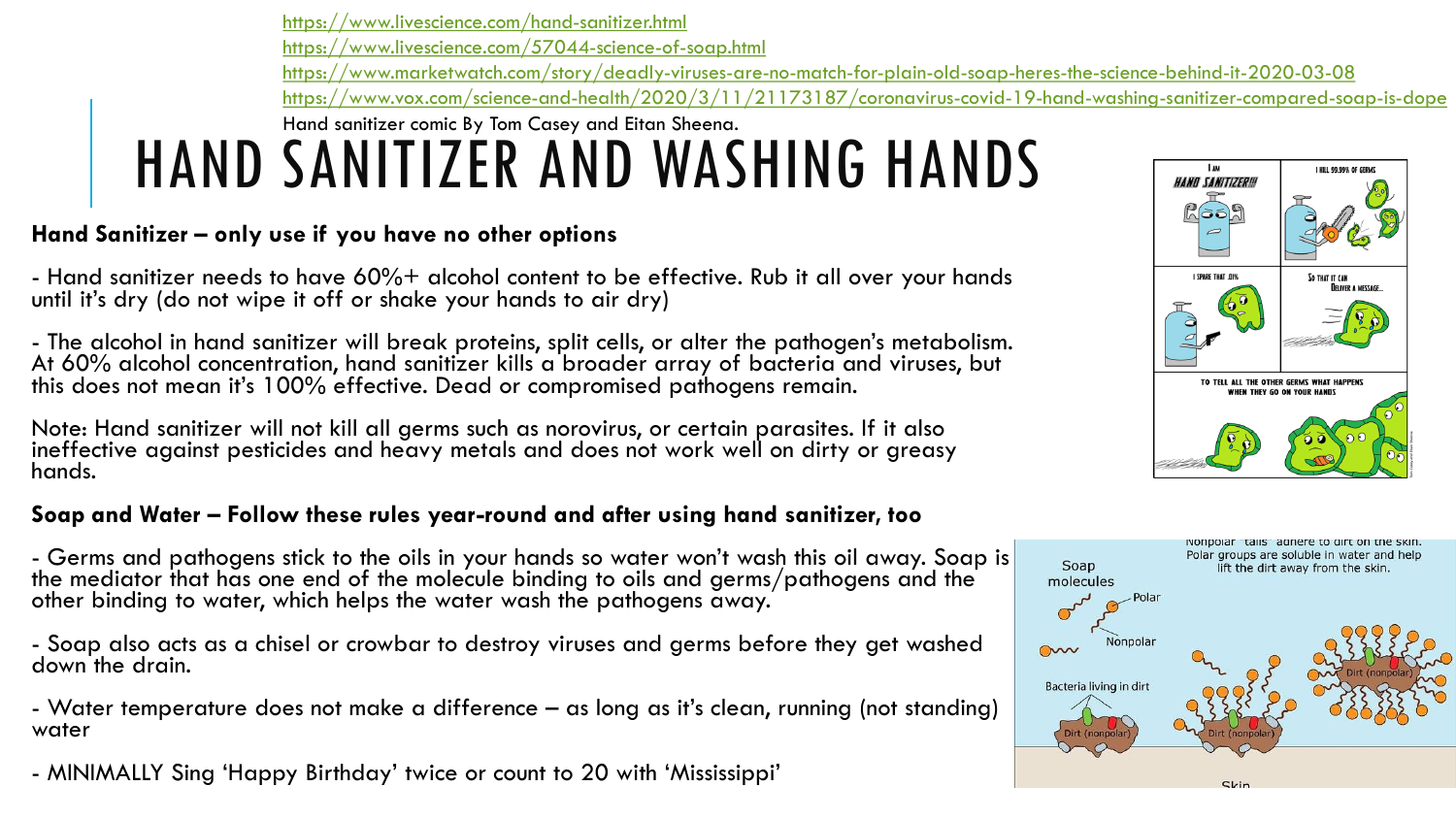## $N95+$  MASKS

- Must be fit tested
- Must have medical clearance to wear one
- Must remain on at all times to be effective
- Ideally worn by the sick person, far less effective when used by healthy person
- If you are sick, you shouldn't go out anyway

Leave the N95 masks to the people who need them.

- Surgical masks are also more effective if worn by the sick person. They do not require fit testing or medical clearance. However, they need to be worn properly at all times. They primarily prevent  $\check{ }$ people from touching their face and may provide some protection against spreading the disease if a person is coughing. The sick person should stay quarantined/inside anyway.

Gai

https://www.cdc.gov/coronavirus/201 [9-ncov/hcp/respirator-use-faq.html](https://www.cdc.gov/coronavirus/2019-ncov/hcp/respirator-use-faq.html) Picture from style-seal.com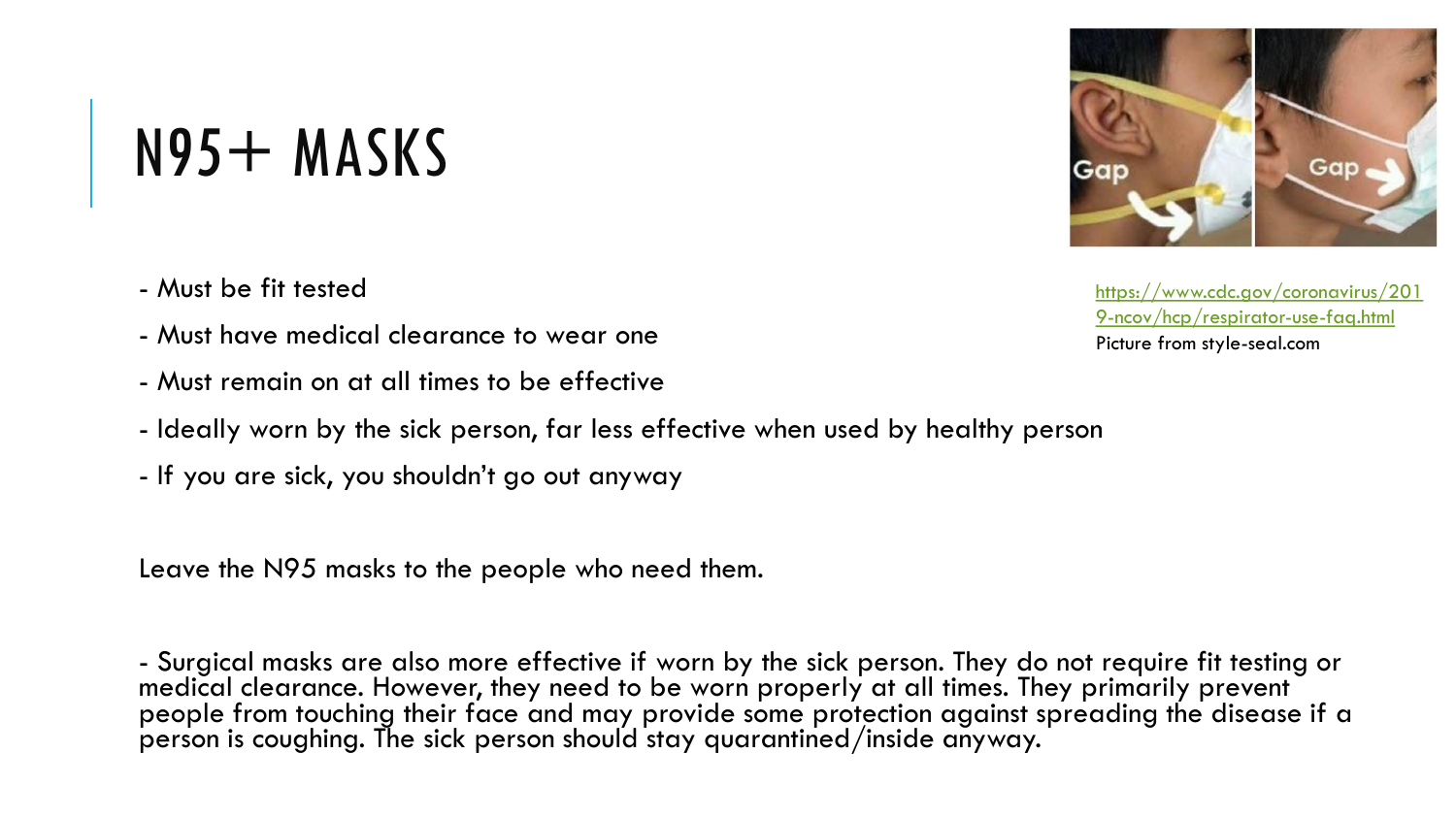### WHAT DOES QUARANTINE LOOK LIKE?

- You will likely be checked on by phone or video conference. If someone needs to see you in person, they will don PPE prior to entering your home and ask for a trash can outside your home to dispose of items. Expect to keep a 6-foot distance between yourself and the visitor despite their PPE unless otherwise instructed.

- If you are suspected to have COVID-19 you may be tested in your home, if you display symptoms.

- If one person is quarantined in your home, as of now, it appears that the whole household will be quarantined. Further quarantine inside the home is a good practice where the affected person is confined to their own room/bathroom (if possible) and food is brought to their door. Try to limit interaction with pets as well.

- It is smart to use as few rooms in your home as possible. The less you use, the easier it will be to decontaminate later.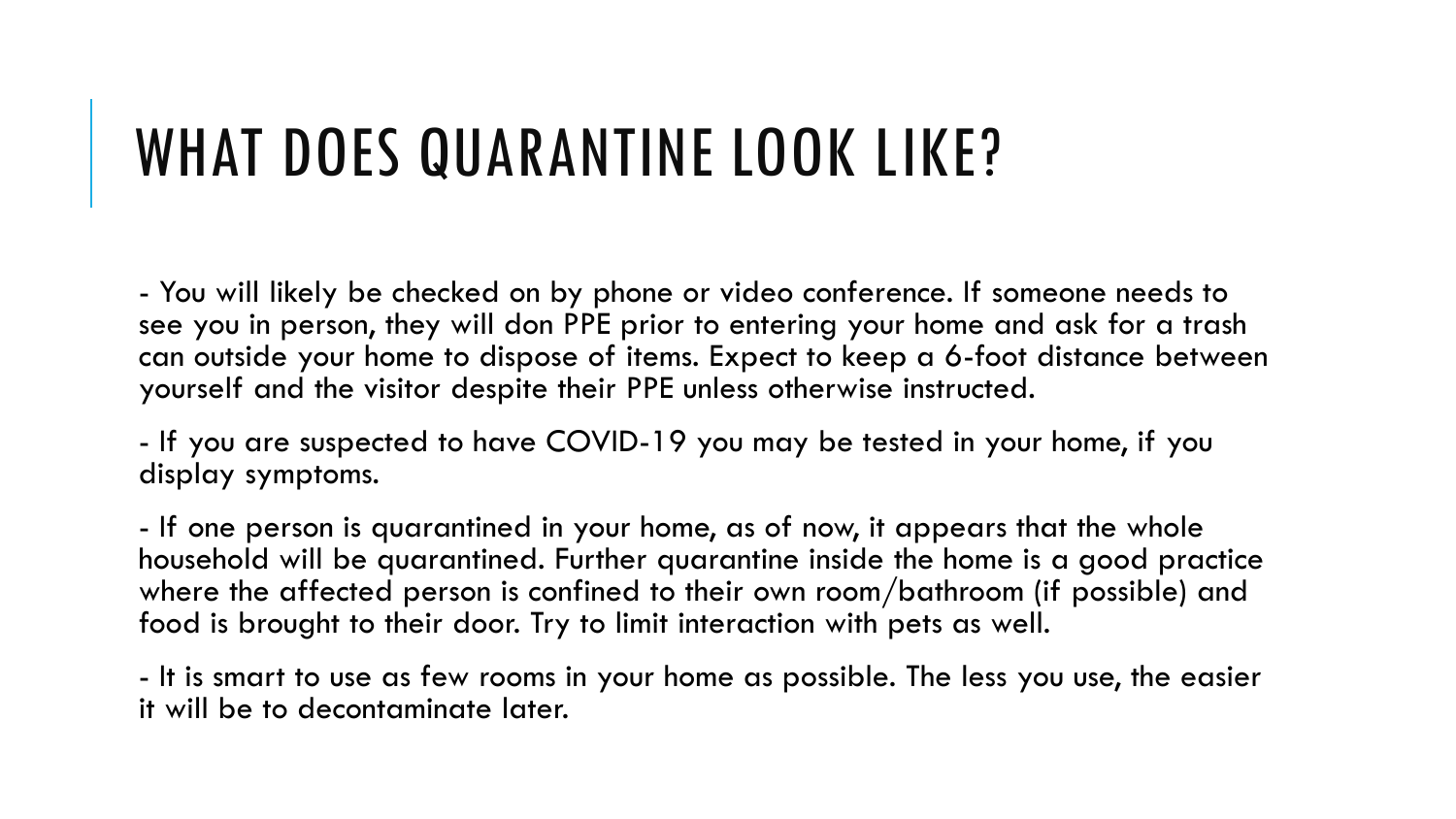<https://www.bbc.com/news/business-51818492> Please search the web for "your preferred airline" + Coronavirus to see how various airlines are improving their cleaning regimens.

# SHOULD I TRAVEL?

- There are increased cleaning protocols on planes.

- Even if you're 100% covered and did everything right, it doesn't guarantee other passengers are the same – prepared to be stuck at your home airport, at your visiting airport, in the visiting state/area, and/or on the way back.

- Keep all necessary items in your carry-on baggage including at least 2 weeks of medications.

- Make a Business Continuity Plan/Family Plan should you be stuck for 2-6 weeks. (This means, what happens if you get stuck somewhere – how does your business or family fill in your absence for 2-6 weeks?)

- Air travel may stop all together while you are gone– understand that's a real possibility (many airlines are postponing flights or canceling. Some countries aren't allowing planes to come or go).

 New travel bans in America begin 3/13 and apply for 30 days. These bans suspend all travel from Europe to the States but does not apply to Britain

- Smaller meetings mean less exposure at the actual event – you will still be exposed in hotels, restaurants, and in your chosen mode of transportation.

Upcoming events to think about:

March: Purim, Pi Day, St. Patrick's Day, Veterans Day

April: April Fools Day, Palm Sunday, Passover, Easter, Tax Day (consider an extension or e-filing), Ramadan (health comes first with lent) May: St. James Day, Cinco de Mayo, Mother's Day, Memorial Day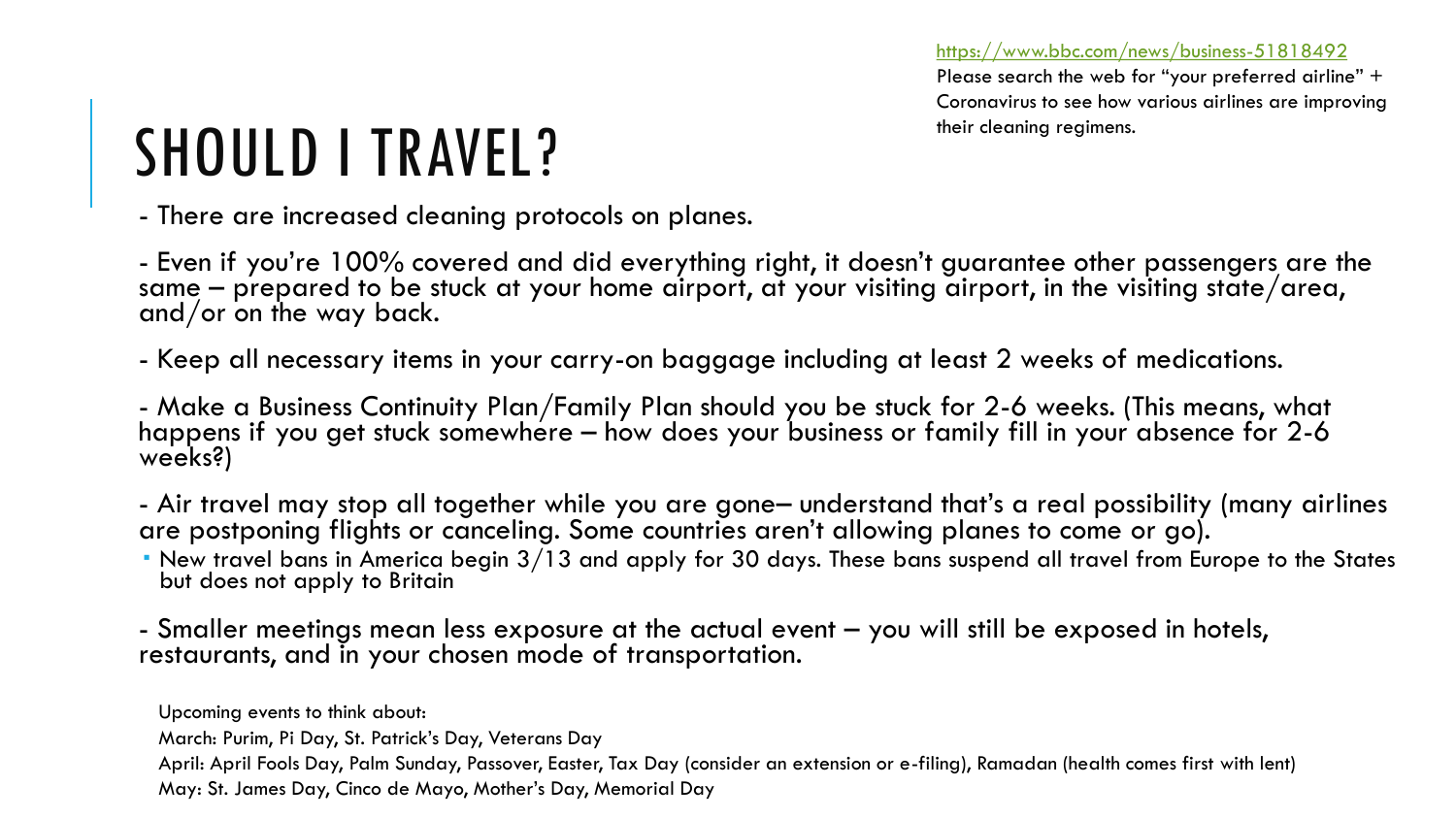### YOUR QUESTIONS

1. In the event of an emergency where international shipping is impacted, what are the goods that are worth stocking up on?

The major concern here would be to keep your family clean, hydrated, and fed. Your local municipalities and local vendors distribute most of these items. While we might not be able to get avocados as easily (if they come from Mexico) we can still get \*insert local produce\* easily without putting many people at risk. For example, in Central New York, near Cornell, I am not worried about having access to milk or bread, but I do anticipate a sudden demand on local produce and meat from farmers, so I want to be able to supplement. The trucking industry and train use would be less impacted. Aviation groups have plans for 'rescue flights' as well.

2. What to expect and how to be involved helpfully if a parent (60+ years) gets sick in another state, including if they are or are not hospitalized.

My own mother is 6 hours away (basically feels like another state). She is immunocompromised, married to someone immunocompromised, and up until recently, visited my 93-year-old grandmother in assisted living once a week. If and when my mom gets sick, I intend to call daily and make sure she is eating and drinking. If there are any signs of respiratory issues (wheezing or inability to catch her breath) I would offer to call her doctor or local hospital on her behalf so as not to further aggravate her throat. I have already supplied her with a basic degrees of separation plan, business continuity plan (she's self-employed), and advised her to keep 4-6 weeks of medications and food on hand just in case (more than 2 weeks because she's at greater risk).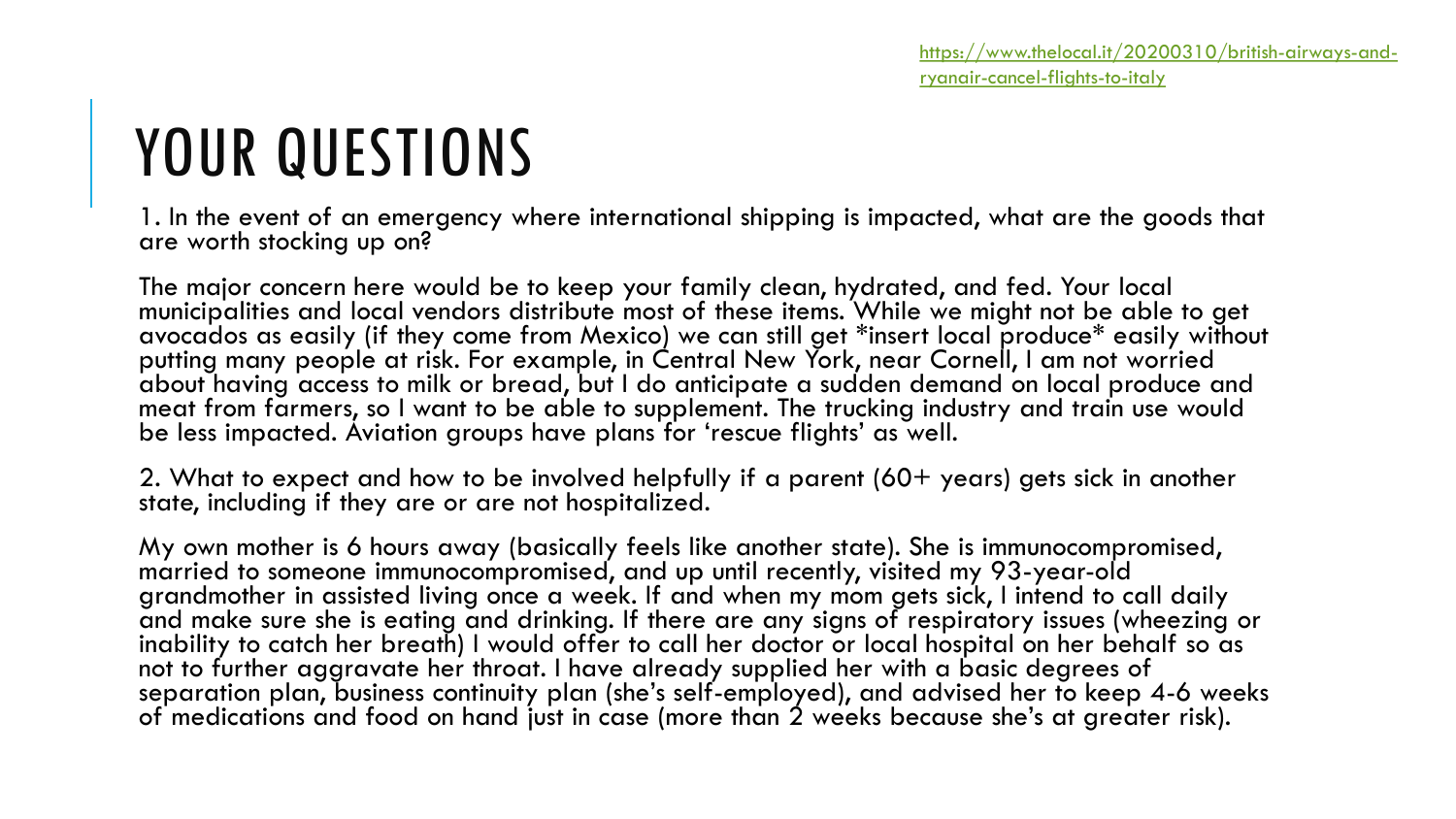### YOUR QUESTIONS

3. How do we know if we're overreacting or not?

I would rather you ask for help and overreact PROACTIVELY (like taking this webinar and buying an appropriate amount of hand soap for your family) than ignore it all together. That said, 4 cases of toilet paper is an overreaction that is not thought through – react in a way that is logical and act accordingly. Use the worksheets to help facilitate your plans.

4. How to politely implement a policy change even if people within your organization or school don't think it's a big deal when it comes to teaching a small class in person and some do? How to ask for a work from home situation when you are undergoing chemo?

At this stage, everyone is aware of COVID-19 and its implications. Your business or academic institution is working on this and monitoring it closely. If you need a way to start the discussion, ask your HR department about flexible schedules. If you or an immediate family member are sick, discuss taking FMLA benefits (note, you need to qualify for FMLA and your institution is not required to pay you for FMLA, however you may qualify for short-term disability or long-term disability depending on the situation).

- As of  $3/11$  it appears that there may be additional support from the government to include a payroll tax cut, an infrastructure plan, and paid sick leave for hourly employees.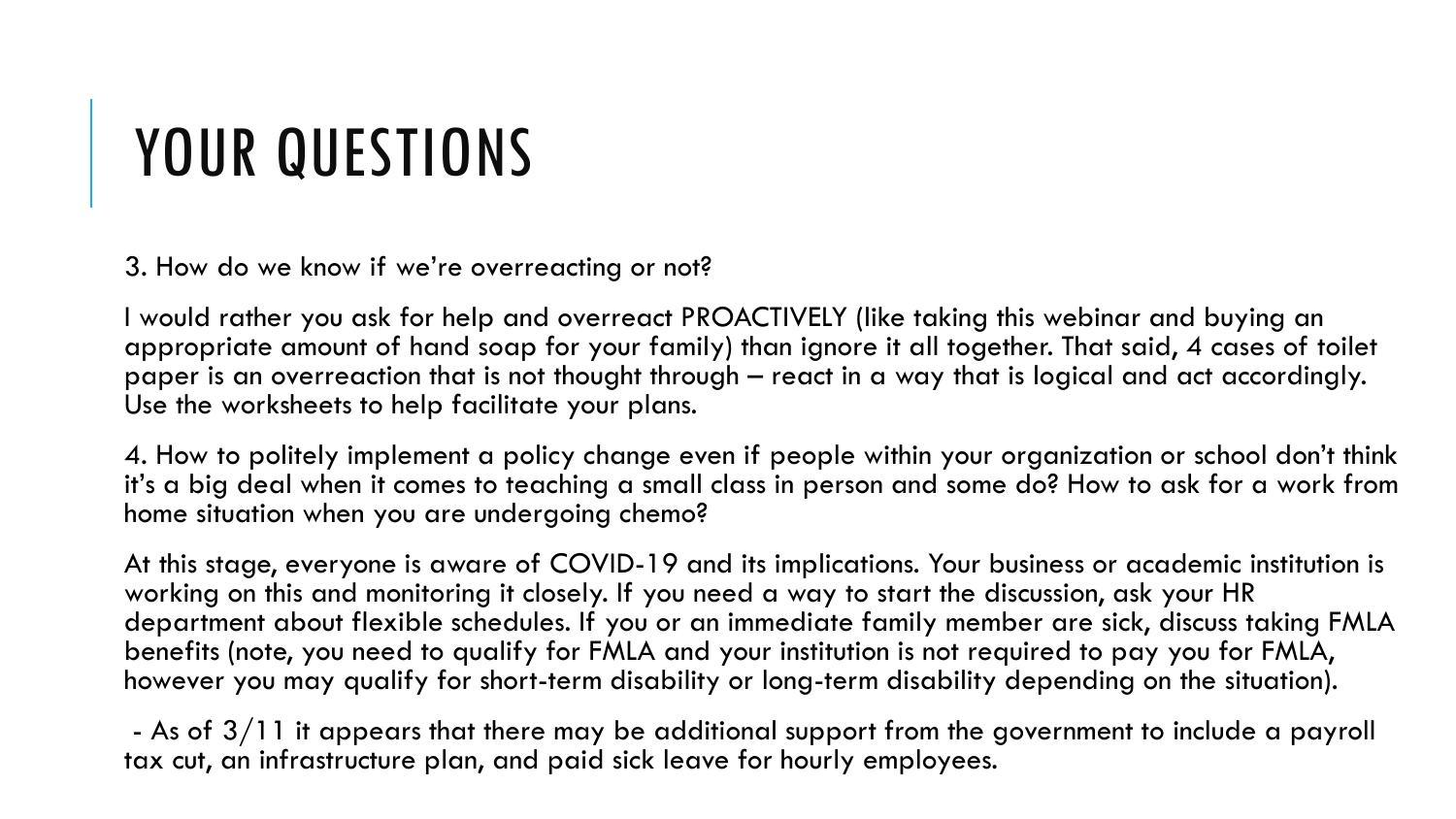

### YOUR QUESTIONS

5. It looks as though an undersupply of hospital beds/ventilators may be a major concern in many areas. Is there anything that we can do at home to prepare for this?

Yes, help alleviate the burden on the hospitals. Have your normal medications and OTC medications at home and ready to go should you get sick. Do not hesitate to call your doctor or hospital if you have a question but refrain from going into a hospital 'just to get checked'. Call your insurance provider to authorize additional medication refills if you are self-quarantined. If we all take responsibility for this and limit exposure to others, the hospitals will be able to catch up with the demand.

6. For families with an immunocompromised family member, how might preparedness look different in your opinion?

I've mentioned my mom a few times. If she lived with us, I would likely remove all hand towels, plates, cups, cutlery and use disposable items instead (I know it's not green, but these things exist for a reason and this would be a great use for one-time use items). Since she is an adult, I would have her help me disinfect all surfaces a few times a day, especially after someone comes in from outside. Boots, shoes, jackets, gloves would all stay near the door in 'shoe quarantine' and, if possible, I would confine her to her own room and her own bathroom to alleviate the burden of disinfecting an entire house constantly. Food can be brought to her door and left for her to eat in her room. We can use video conferencing inside the house, if needed. I would also consider leaving her a box of disposable gloves and surgical masks so if she does leave the room to get something, she won't accidentally touch something and pick up a bug. Wearing gloves is also a reminder not to touch your face so it has a dual purpose. She would still need to wash her hands once she took them off though. I would also wash her sheets (minimally her pillowcase) a few times a week if possible.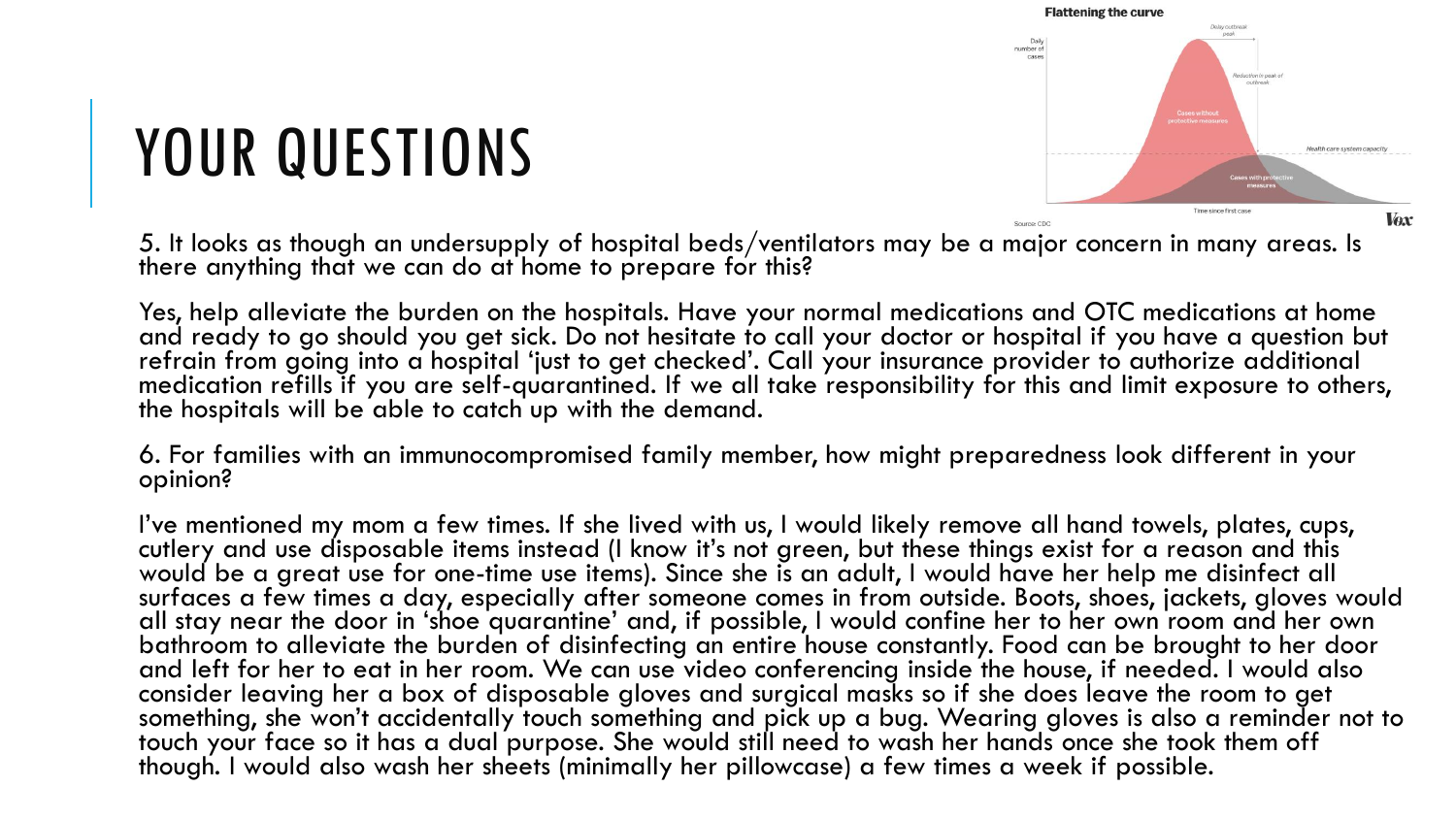### TOILET PAPER AND HAND SANITIZER

- Most people have the TP they need for their families already in their homes. (See my personal shopping list for my family)

- Disaster psychology comes into play here – we deal with 'acts of god' more often which usually means utilities go out, we can't get to stores, there's no gas. We naturally default to this scenario (since we are more familiar with it). We may also see a lack of basic essentials in the store and panic buy. Toilet paper is cheap, large, and acceptable to purchase in bulk.

- When we don't have a concrete plan, we tend to panic and horde. Hand sanitizer is helpful but it's not the best solution and it needs to be used properly. However, since this is the easiest concrete fact, people are hoarding it.

WASH YOUR HANDS WITH SOAP AND WATER.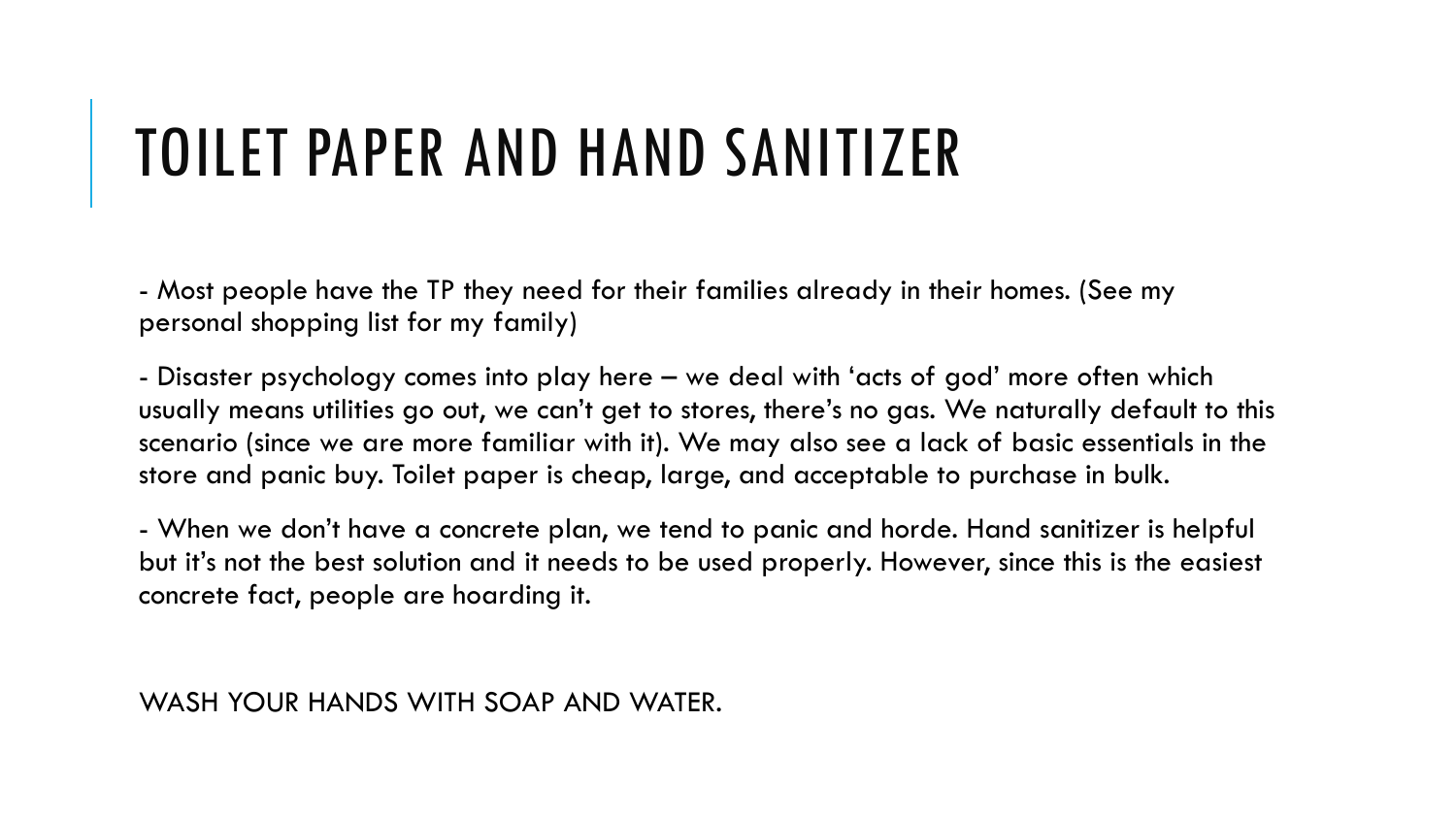## TAKE AWAY THOUGHTS

- Shopping local is important – with all the ecommerce, our local stores have insufficient inventory due to the sudden demand (in addition to panic buying which nobody can plan for). Your neighborhood store is less likely to artificially inflate prices for their community (re: your bodega won't charge \$400 for hand sanitizer).

- If you are low risk, not sick, and have the flexibility, consider volunteering your time at your local community center, school, nursing home, or library to assist in the disinfecting efforts.

- If you know of an underprivileged person or family, a food-poor family, or an elder who lives alone, consider helping them stock up on food and hydration for 2-6 weeks. Many children rely on schoolprovided meals and schools are closing rapidly. If there is a concern about delivery, leave it by their front door and they can wipe it down before bringing it into the house.

- Understand that everyone has the best intentions but sometimes people make mistakes or overlook something. Do not assign blame, be as proactive as possible and assume you will be affected. If you are affected, you expected it, if you're not affected, that's great!

- Do not panic and don't be quick to judge. For example: If your daycare closes it could mean that the staff are being supported in their precautionary requests to self-quarantine or socially isolate for personal reasons and the student/teacher ratios are not within published guidelines.

- Many of us subscribe to free economies. In addition to looking for bugs and mold, consider disinfecting items before putting them in your car or putting these practices on hold for the time being, if possible.